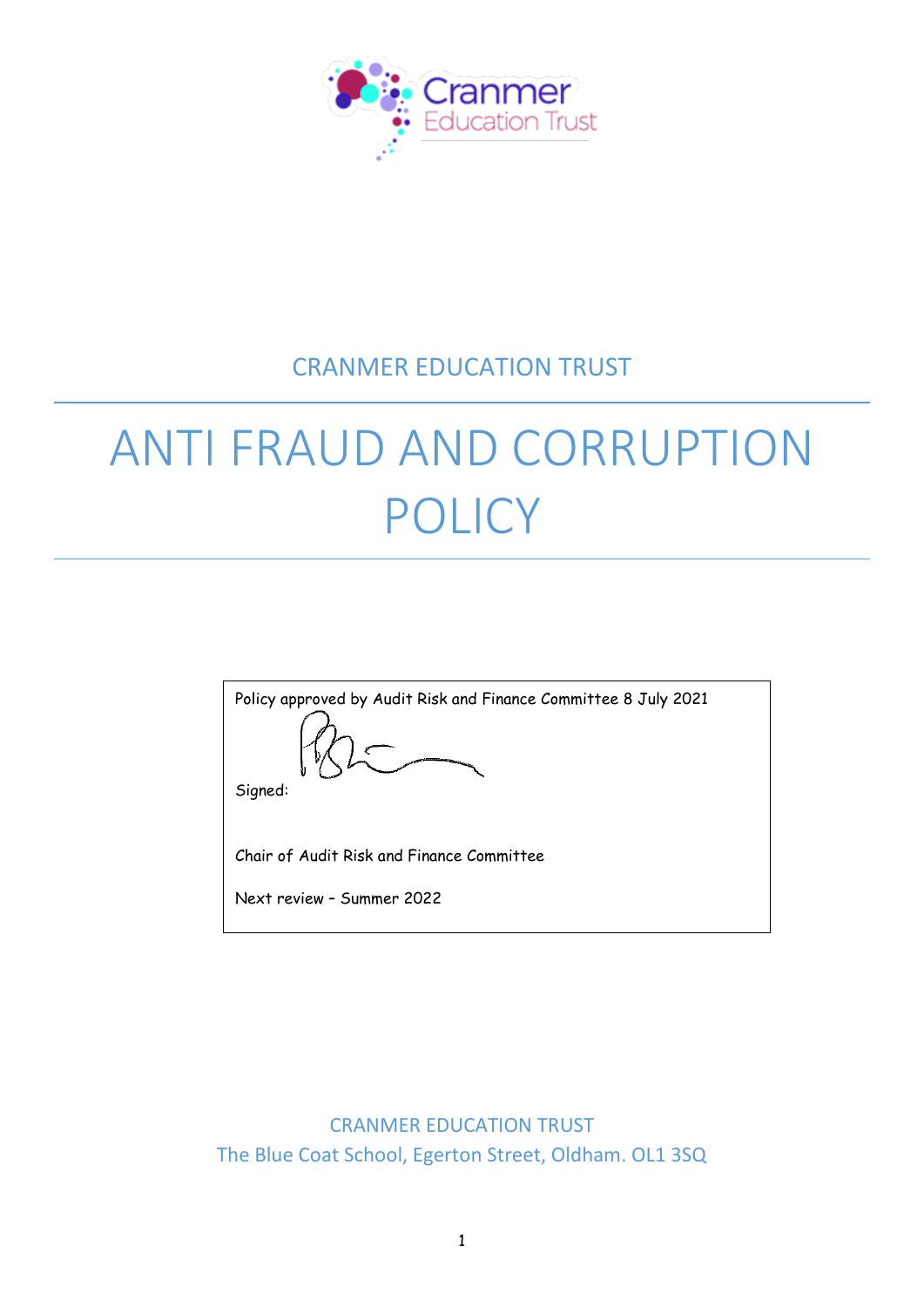# Contents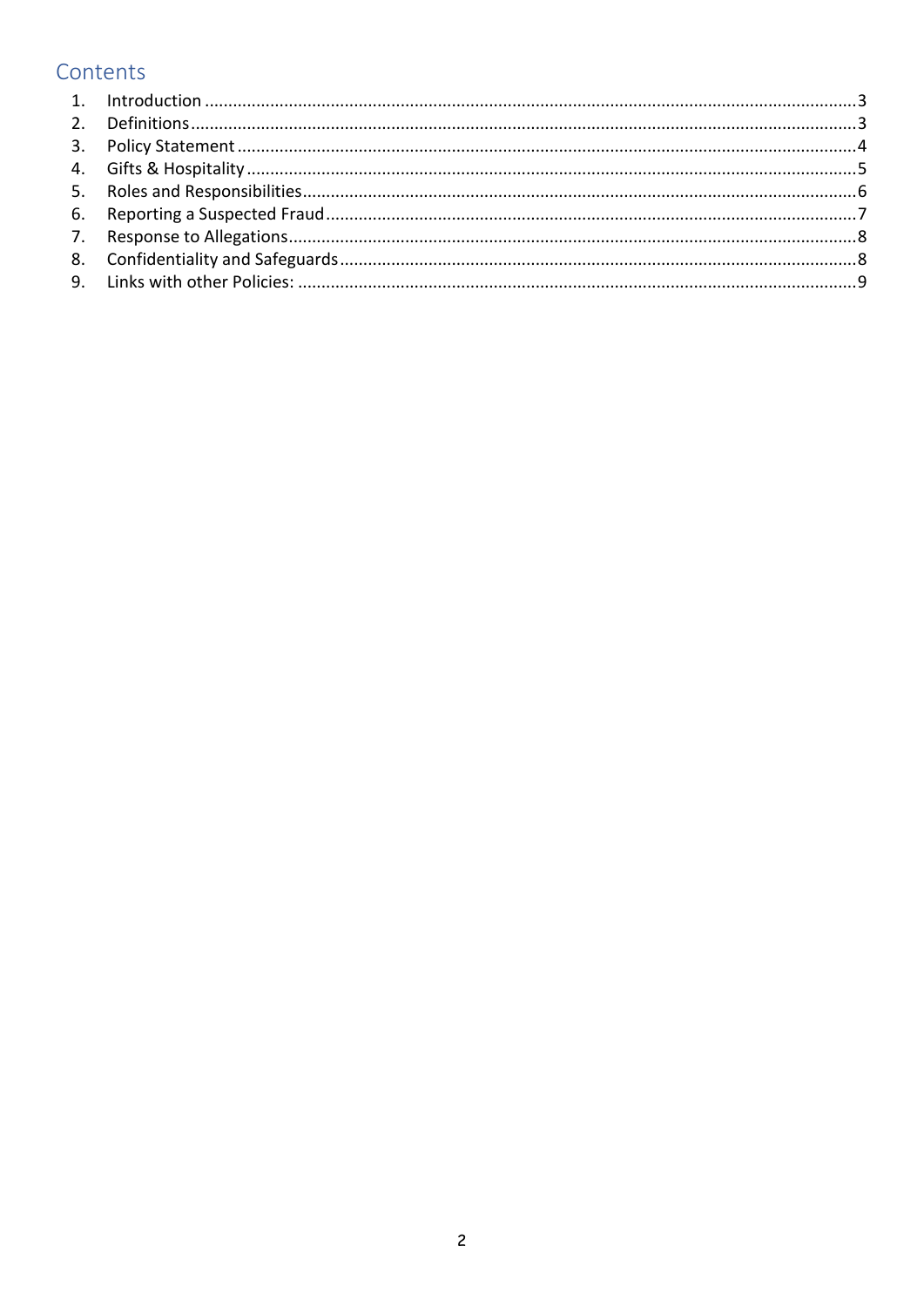# **Summary**

This policy and procedure define the expected conduct of all staff engaged at Cranmer Education Trust (the Trust), whether in paid or voluntary employment, in relation to deterring and/or detecting fraud and corruption, and who to report it to.

It includes clear guidelines on what is acceptable in terms of gifts and hospitality and how these matters are declared.

Also, reference is made to other Trust policies where appropriate.

- <span id="page-2-0"></span>1. Introduction
- 1.1 The Trust is committed to ensuring that it acts with integrity and has high standards of personal conduct. Everyone involved with the Trust has a responsibility in respect of preventing and detecting fraud. All staff and trustees and local governors have a role to play. The Trust also recognises the role of others in alerting them to areas where there is suspicion of fraud.
- 1.2 Recognising a potential fraud and being able to report it is just as important as the measures to prevent and detect.
- 1.3 It is the duty of all staff and trustees and local governors of the Trust to take reasonable steps to limit the possibility of corrupt practices, and it is the responsibility of the Internal and External Auditors to review the adequacy of the measures taken by the Trust to test compliance and to draw attention to any weaknesses or omissions.
- 1.4 Any investigation carried out in relation to alleged irregularities is linked to the Trust's Disciplinary Policy.

# <span id="page-2-1"></span>2. Definitions

# 2.1 Fraud

Fraud is a general term covering theft, deliberate misuse or misappropriation of assets or anything that leads to a financial advantage to the perpetrator or others upon whose behalf he or she acts, even if these "others" are in ignorance of the fraud. Fraud is in fact intentional deceit and for this reason it cannot include negligence.

Fraud incorporates theft, larceny, embezzlement, fraudulent conversion, false pretences, forgery, corrupt practices and falsification of accounts.

#### 2.2 Corruption

The term 'corrupt practices' is defined for the purpose of this code as the offering, giving, soliciting or acceptance of an inducement or reward which may influence the actions taken by the Trust, its staff, trustees, or local governors.

#### 2.3 Gifts and Hospitality

Any gifts, rewards and benefits that are disproportionately generous or that could be seen as an inducement to affect a business decision should be declared.

The acceptance of gifts and hospitality is a sensitive area where actions can easily be misconstrued. Therefore, employees' actions should be such that they would not be embarrassed to explain them to anyone.

2.4 Irregularities fall within the following broad categories, the first three of which are criminal offences: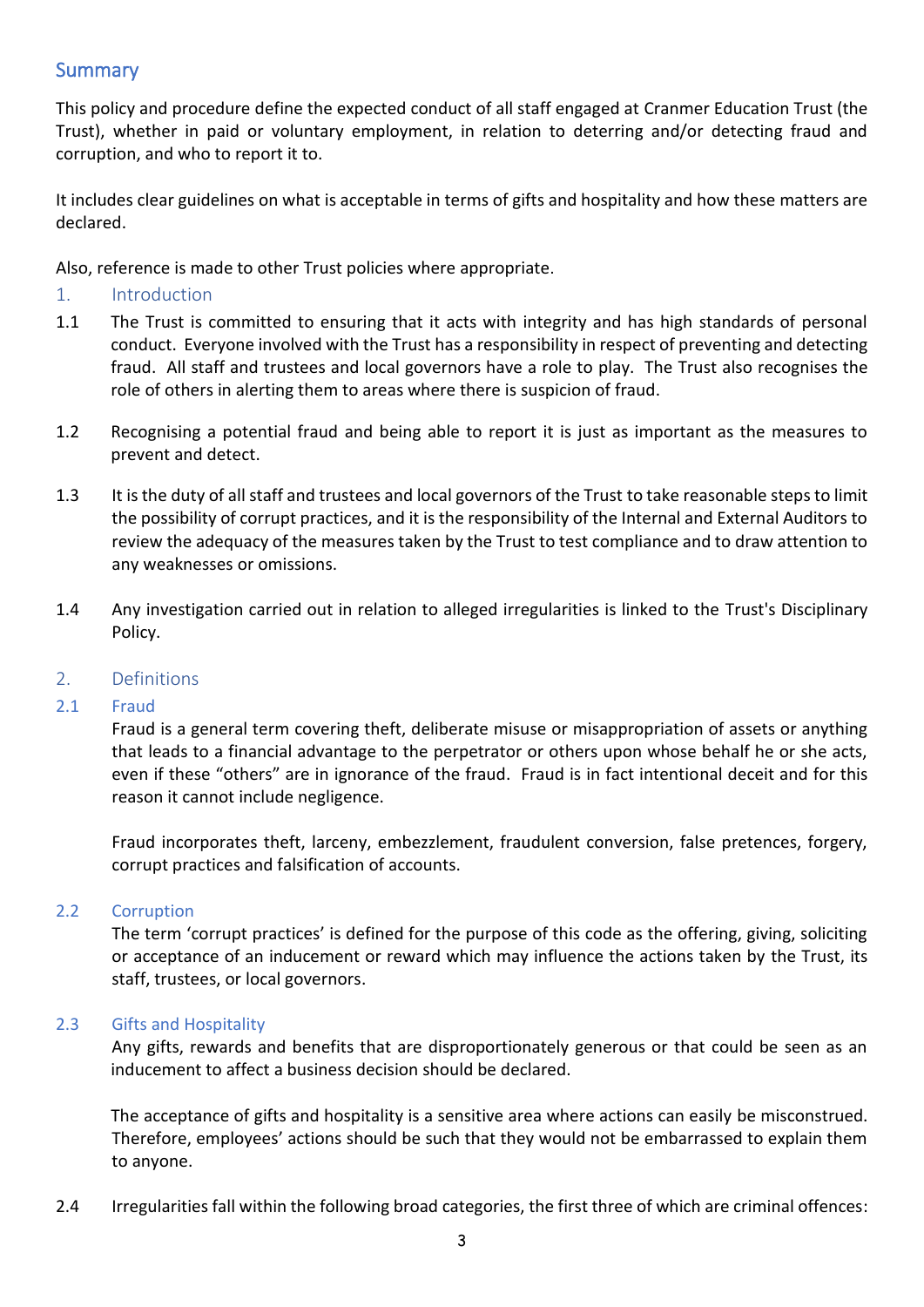- **Theft**  the dishonest taking of property belonging to another person with the intention of depriving the owner permanently of its possession;
- **Fraud**  the intentional distortion of financial statements or other records by persons internal and external to the Trust, which is carried out to conceal the misappropriation of assets or otherwise for gain;
- **Bribery and corruption (Gifts & Hospitality – see Point 4.)** involves the offering or the acceptance of a reward, for performing an act, or for failing to perform an act, which leads to gain for the person offering the inducement;
- **Failure to observe, or breaches of, Scheme of Delegation, Financial Regulations or Trust's Procedures** which in some circumstances can constitute an irregularity, with potentially significant financial consequences.
- 2.5 Examples of what could constitute fraud and corruption are:
	- theft of cash:
	- non-receipt of income;
	- substitution of personal cheques for cash;
	- travelling and subsistence claims for non-existent journeys/events;
	- travelling and subsistence claims inflated;
	- manipulating documentation to increase salaries/wages received, e.g. false overtime claims;
	- payment of invoices for goods received by an individual rather than the Trust;
	- failure to observe, or breaches of, regulations and/or other associated legislation laid down by the Trust;
	- unauthorised borrowing of equipment;
	- breaches of confidentiality regarding information;
	- failure to declare a direct pecuniary or otherwise conflicting interest;
	- concealing a generous gift or reward;
	- unfairly influencing the award of a contract;
	- creation of false documents;
	- deception;
	- using position for personal reward.

The above list is not exhaustive, and fraud and corruption can take many different paths. If in any doubt about whether a matter is an irregularity or not, clarification must be sought from the Finance Director/Director of Operations

2.6 Similarly, if there is concern or doubt about any aspect of a matter which involves an irregularity, or an ongoing investigation into a suspected irregularity, the best approach is to seek advice from the CEO.

# <span id="page-3-0"></span>3. Policy Statement

- 3.1 This policy and procedure defines Anti-Fraud & Corruption and Gifts & Hospitality and offers guidance for all staff in the Trust.
- 3.2 The Trust aims to be an honest and ethical institution. As such, it is opposed to fraud and seeks to eliminate fraud by the way it conducts Trust business. This document sets out the Trust's policy and procedures for dealing with the risk of significant fraud or corruption. In order to minimise the risk and impact of fraud, the Trust's objectives are, firstly, to create a culture which deters fraudulent activity, encourages its prevention and promotes its detection and reporting and, secondly, to identify and document its response to cases of fraud and corrupt practices.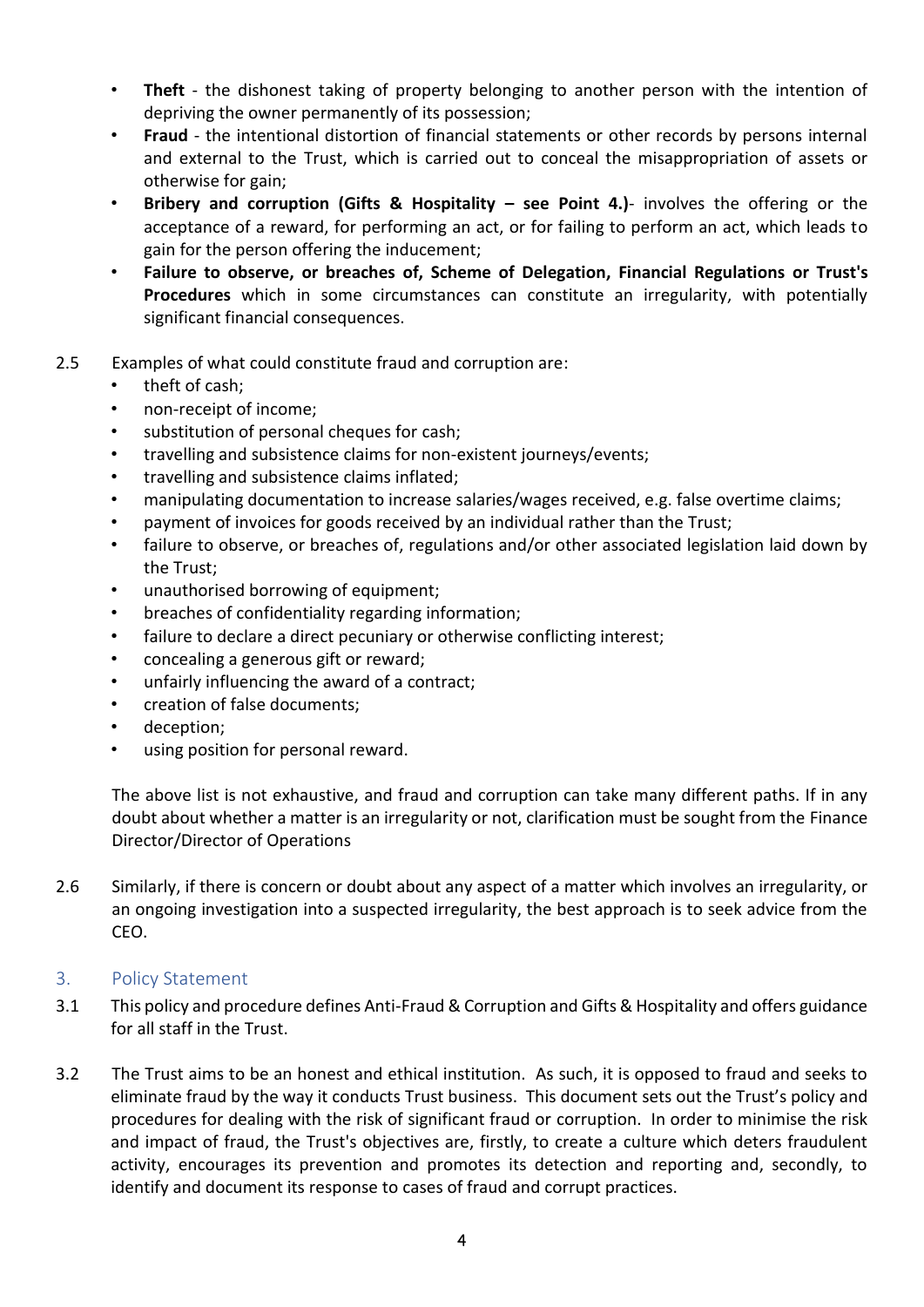- 3.3 This policy, in line with the Trust's corporate values of integrity, consistency, impartiality, fairness and best practice, provides both staff and management with mutually understood guidelines for the administration of this procedure.
- 3.4 The scope of this procedure extends to all Trust employees, permanent, voluntary and fixed term.
- 3.5 Time limits specified in this document may be extended by mutual agreement.

# <span id="page-4-0"></span>4. Gifts & Hospitality

- 4.1 These guidelines will help you to judge what sort of gift, and what level of hospitality is acceptable.
- 4.2 The following general rules apply and must guide decisions on receipt of gifts and hospitality as an employee of the Trust:
	- To accept gifts should be the exception. You may accept small 'thank you' gifts of token value, such as a diary, a coffee mug or bunch of flowers, not over £25 in value – monetary gifts of any size are not permitted. All gifts and payments in kind from third parties received in the course of Trust duties and over £10 in value should be declared to the Central Finance Office and recorded on the 'Trust Gift Register'. All items with a value of over £25 should be declined – if such gifts are received these should be notified to the Finance Director and will be kept by the Trust unless permission of CEO is given for the employee to retain these. The Trust Gift Register is reviewed at the end of each Academic Year and signed off as checked and complete
	- Always say "no" if you think the giver has an ulterior motive. Be sensitive to the possibility that the giver may think that even small gifts or simple hospitality will elicit a prompter service or preferential treatment.
	- Never accept a gift or hospitality from anyone who is, or may be in the foreseeable future, tendering for any contract with the Trust, seeking employment with the Trust or is in dispute with the Trust, even if you are not directly involved in that service area.
	- Where items purchased for the Trust include a 'free gift', such a gift should either be used for Trust business or handed to the School senior administrator to be used for charity raffles or other school approved purposes.
	- If you are in doubt about the acceptability of any gift or offer of hospitality it is your responsibility to consult relevant senior management such as the Headteacher of the Academy, the Trusts Director of Operations, the Finance Director or CEO.
- 4.3 A gauge of what is acceptable in terms of hospitality is whether this Trust would offer a similar level of hospitality in similar circumstances.
	- Occasional working lunches with customers, providers or partners are generally acceptable as a way of doing business provided they are not to an unreasonable level or cost.
	- Invitations to corporate hospitality events must each be judged on their merit. Provided the general rules have been taken into account, it may be acceptable to join other company/organisation guests at:
	- sponsored cultural and sporting events, or other public performances, as a representative of the Trust;
	- special events or celebrations.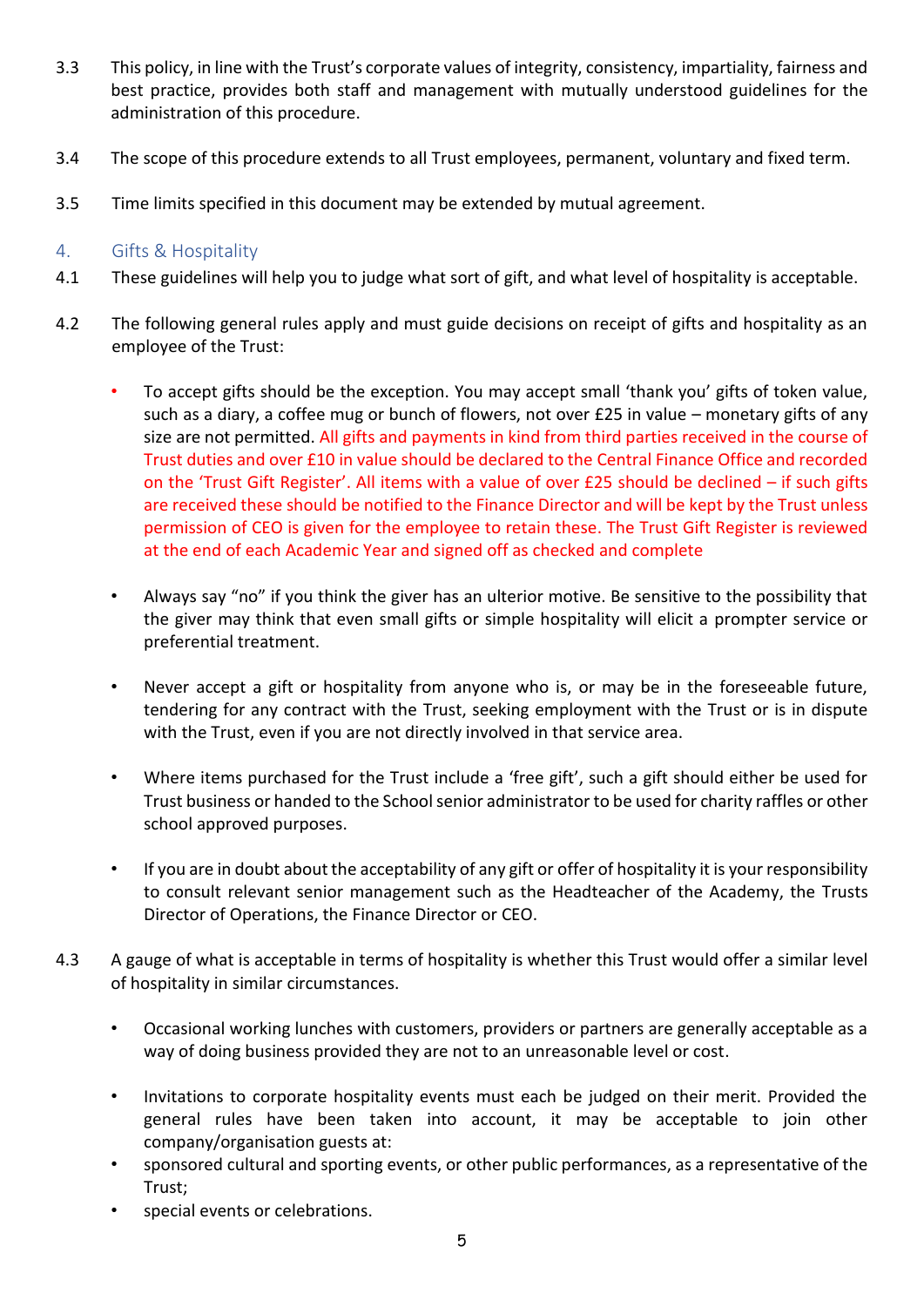- But, consider the number of these events, and always take into consideration what public perception is likely to be if they knew you were attending.
- Acceptability depends on the appropriateness of the invitations, in terms of the level of hospitality, the frequency and the status of the invited employee. In all such cases senior management such as the Headteacher, the Trusts Director of Operations or the Finance Director must be consulted.
- Paid holidays or concessionary travel rates are not acceptable. Neither are offers of hotel accommodation nor the use of company villas/apartments.
- If you are visiting a company to view equipment that the Trust is considering buying, you should ensure that expenses of the trip are paid by the Trust. Acceptance of refreshments and/or a working lunch may be acceptable, but care must be taken to ensure that the Trust's purchasing and/or tender procedures are not compromised.
- Acceptance of sponsored hospitality that is built into the official programme of conferences and seminars related to your work are acceptable.
- Offers to speak at corporate dinners and social gatherings, or events organised by, for example, a professional body, where there is a genuine need to impart information or represent the Trust must be agreed in advance with the CEO. Where your spouse or partner is included in the invitation, and approval has been given for you to attend, it will be acceptable for your spouse or partner to attend as well, but if expenses are incurred, these will be met personally.
- Any invitation you accept should be made to you in your professional/working capacity as a representative of the Trust.

# <span id="page-5-0"></span>5. Roles and Responsibilities

#### 5.1 Trustees, Local Governors and staff

The Trust has adopted the following measures to demonstrate its commitment to anti-fraud and corruption:

- Clear, regularly reviewed and communicated whistleblowing policy;
- A requirement for all trustees, local governors and staff to declare prejudicial interests and not contribute to business related to that interest;
- A requirement for all members, trustees, local governors and staff to disclose personal interests;
- All trustees, local governors and staff are made aware of the understanding on the acceptance of gifts and hospitality;
- Clear recruitment policies and procedures and staff appraisal system
- Employment manual establishing the principles and values of the Trust presented to staff as part of induction process
- Segregation of duties within support teams
- Secure procedures over sensitive information, computer access
- Use of authorised, authenticated suppliers
- Trust Gift register held centrally, reviewed and signed annually by senior administrator

Trustees, local governors and staff also have a duty to report another trustees, local governors and staff whose conduct is reasonably believed to represent a failure to comply with the above.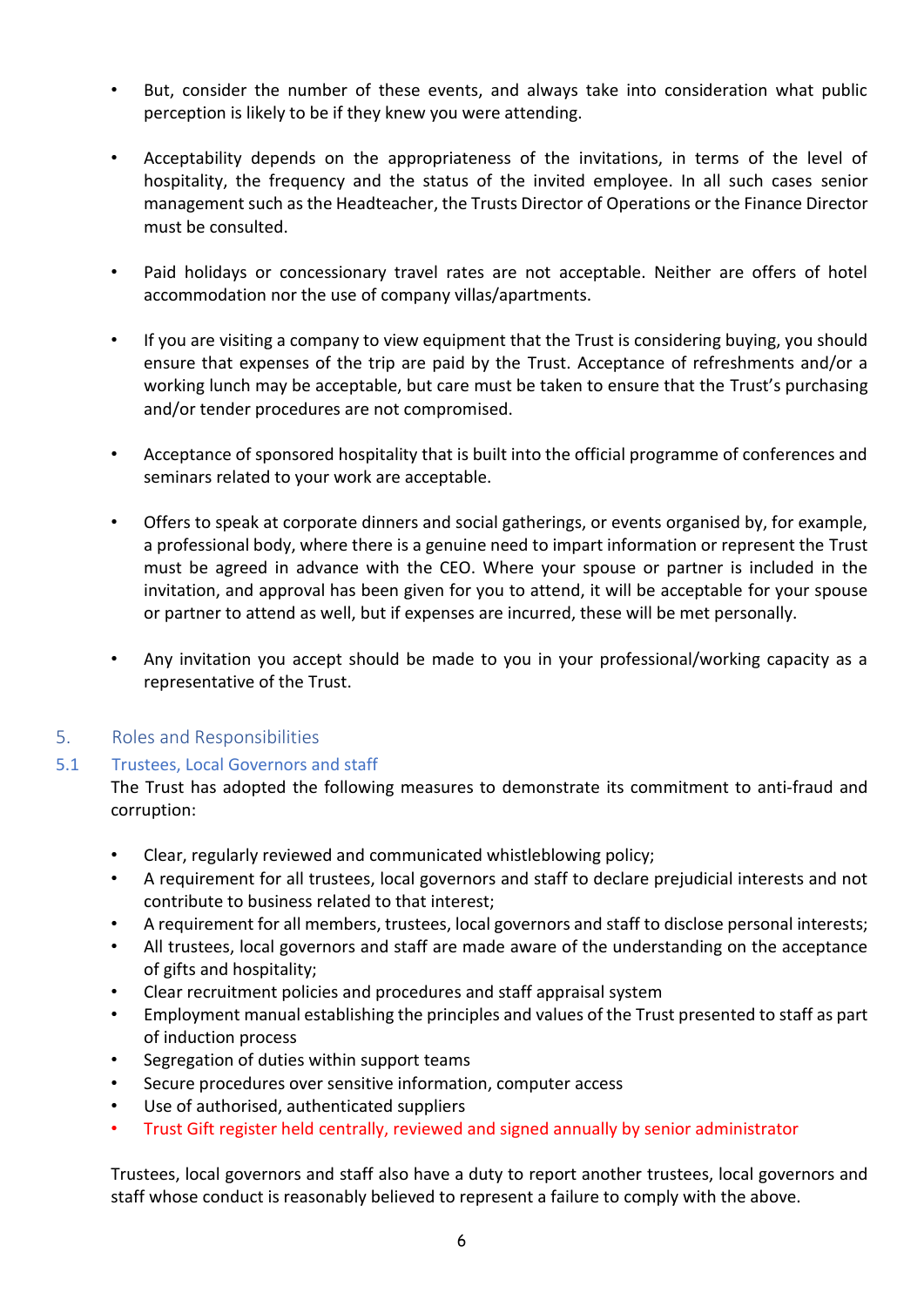#### 5.2 Internal Scrutiny

The main aspects of the Internal Scrutiny are to provide the Trust Board with on-going independent assurance that:

- The financial and non-financial responsibilities of the Trustees are being properly discharged and risks identified on the Trust Risk Register are mitigated as far as possible;
- The resources are being managed in an efficient, economical and effective manner;
- Sound systems of financial control are being maintained; and
- Financial considerations are fully taken into account in reaching decisions.

The results of the Internal Scrutiny's undertaken during the year are reported back to Dept of Education annually

#### 5.3 Finance Director

The Finance Director has a responsibility for ensuring that effective systems of internal controls are maintained and will safeguard the resources of the Thrust

In respect of fraud it is therefore the responsibility of the Finance Director to ensure internal controls prevent and detect any frauds promptly. This includes:

- Proper procedures and financial systems;
- Effective management of financial records;
- Management of the Trust's financial position.

#### 5.4 External Audit

The Trust's Annual Report and Financial Statements include an Independent Auditors' Report. This report includes a view as to whether the financial statements give a true and fair view and whether proper accounting records have been kept by the Trust throughout the financial year. In addition, it reports on compliance with the accounting requirements of the relevant Companies Act and confirms compliance with the financial reporting and annual accounting requirements issued by the Dept of Education.

#### <span id="page-6-0"></span>6. Reporting a Suspected Fraud

6.1 All allegations of suspected fraud and irregularities are encouraged to be brought to the attention of the designated individual within each academy in the first instance. The whistle-blower is invited to decide which of those individuals would be the most appropriate person to deal with the matter [The investigating officer(s)].

| <b>Name &amp; Position</b>                                | <b>Contact details</b>           |  |  |  |
|-----------------------------------------------------------|----------------------------------|--|--|--|
| <b>Cranmer Education Trust</b>                            |                                  |  |  |  |
| Julie Hollis, Chief Executive Officer, Accounting Officer | through the Clerk to the Trust   |  |  |  |
| Janet Gregory, Chair of Trust Board                       | } through the Clerk to the Trust |  |  |  |
| <b>The Blue Coat School</b>                               |                                  |  |  |  |
| Rob Higgins, Headteacher                                  | } at the School                  |  |  |  |
| Tori Thompson Boyle, Deputy Headteacher } at the School   |                                  |  |  |  |
| Eddie Moore, Chair of Governors                           | } at the School or via Heads PA  |  |  |  |
| <b>St Anne's C of E Academy</b>                           |                                  |  |  |  |

Chris Heyes, Headteacher } at the School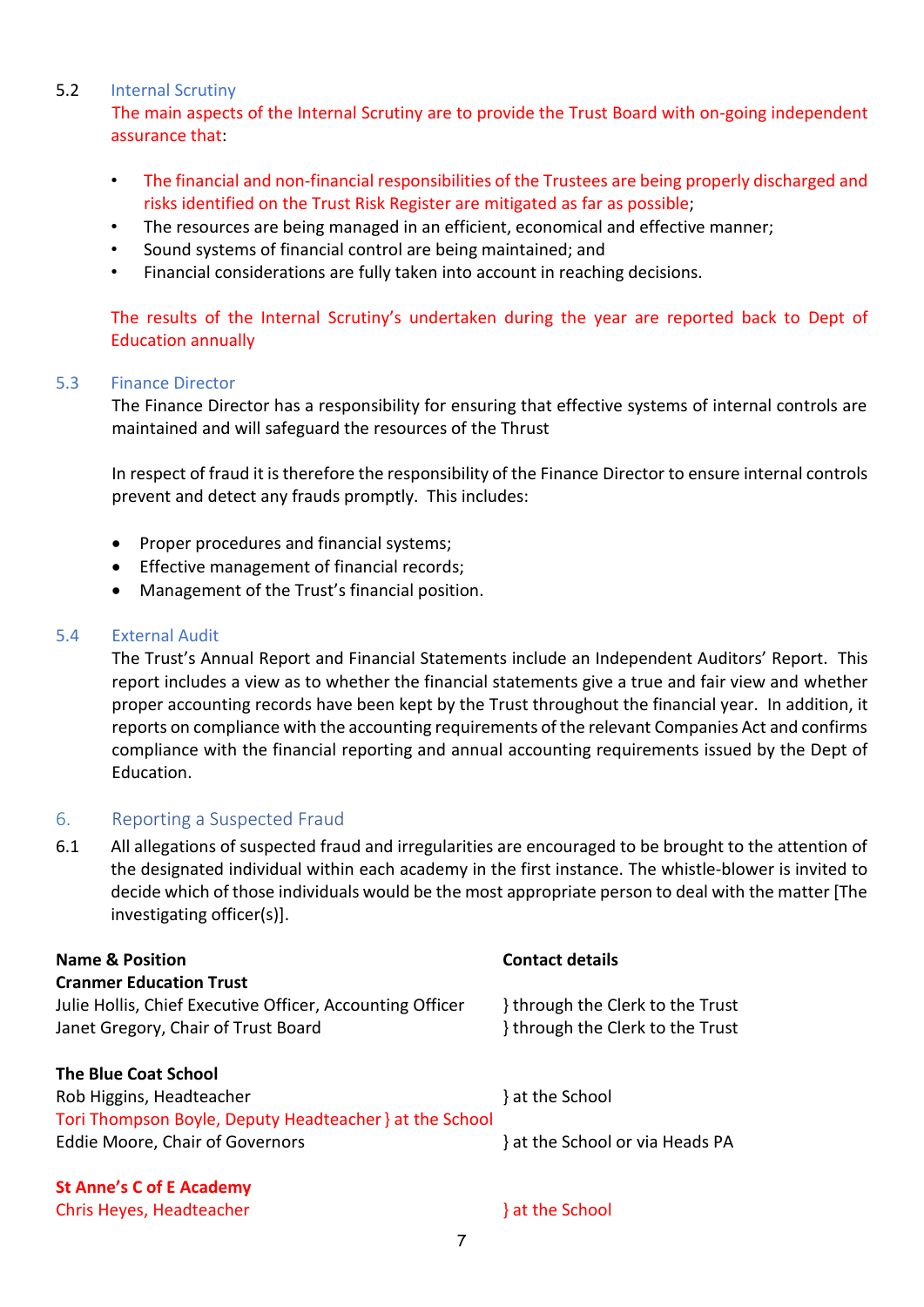| Andrew Chapman, Deputy Headteacher                          | } at the School                                 |  |  |  |
|-------------------------------------------------------------|-------------------------------------------------|--|--|--|
| <b>Tim Mitchell, Chair of Governors</b>                     | } at the School or via Heads PA                 |  |  |  |
|                                                             |                                                 |  |  |  |
| East Crompton St George's C of E Primary School             |                                                 |  |  |  |
| Rachel Ross, Headteacher                                    | } at the School                                 |  |  |  |
| Amanda Robinson, Deputy Head teacher                        | } at the School                                 |  |  |  |
| <b>Thomas Keeley, Chair of Governors</b>                    | at the School or via Executive Assistant to the |  |  |  |
|                                                             | <b>CEO</b>                                      |  |  |  |
| <b>Mayfield Primary School</b>                              |                                                 |  |  |  |
| Mark Couper-Barton, Head teacher                            | } at the School                                 |  |  |  |
| Sarah Davies, Deputy Headteacher                            | } at the School                                 |  |  |  |
| Stephen Cartwright, Chair of Governors                      | at the School or via Executive Assistant to the |  |  |  |
|                                                             | CEO.                                            |  |  |  |
| The Brian Clarke Church of England Academy (From Sept 2021) |                                                 |  |  |  |
| Allison Ash, Headteacher                                    | } at the School                                 |  |  |  |
| <b>TBC, Deputy Headteacher</b>                              | } at the School                                 |  |  |  |
| <b>TBC, Chair of Governors</b>                              | } at the School or via Executive                |  |  |  |
| <b>Assistant to the CEO</b>                                 |                                                 |  |  |  |

Please refer to the Trust Whistleblowing Policy for further guidance.

#### <span id="page-7-0"></span>7. Response to Allegations

- 7.1 The investigating officer(s) will have responsibility for co-ordinating the initial response. In doing this they will gather factual information, consult with the Principal HR officer of the Trust regarding potential employment issues, the Finance Director (or if appropriate the auditors) to ascertain whether or not the suspicions aroused have substance and may take legal advice from the Trust's solicitors on both employment and litigation issues before taking any further action.
- 7.2 In every case, and as soon as possible after the initial investigation, they will pass the matter on to the Audit Risk and Finance Committee. Even if there is no evidence to support the allegation, the matter must be reported, and the Committee will reach an initial view as to whether further action is required.
- 7.3 If further action is concluded, the Audit Risk and Finance Committee will undertake the management of this
	- They will report the findings, conclusions and any recommendations arising from the preliminary investigation to the Chair of the Trust Board for approval of the further action to take.
	- They will determine which outside agencies should be involved (police, auditors).
	- They will keep the Trust Board informed regularly of progress
- 7.4 If evidence of fraud is forthcoming then the Trust Board will inform the Department for Education as required by the Funding Agreement and will consider whether or not to refer the matter to the police.

# <span id="page-7-1"></span>8. Confidentiality and Safeguards

8.1 The Trust recognises that the decision to report a concern can be a difficult one to make, not least because of the fear of reprisal from those responsible for the alleged malpractice. The Trust will not tolerate harassment or victimisation and will do what it lawfully can to protect an individual when a concern is raised in good faith.